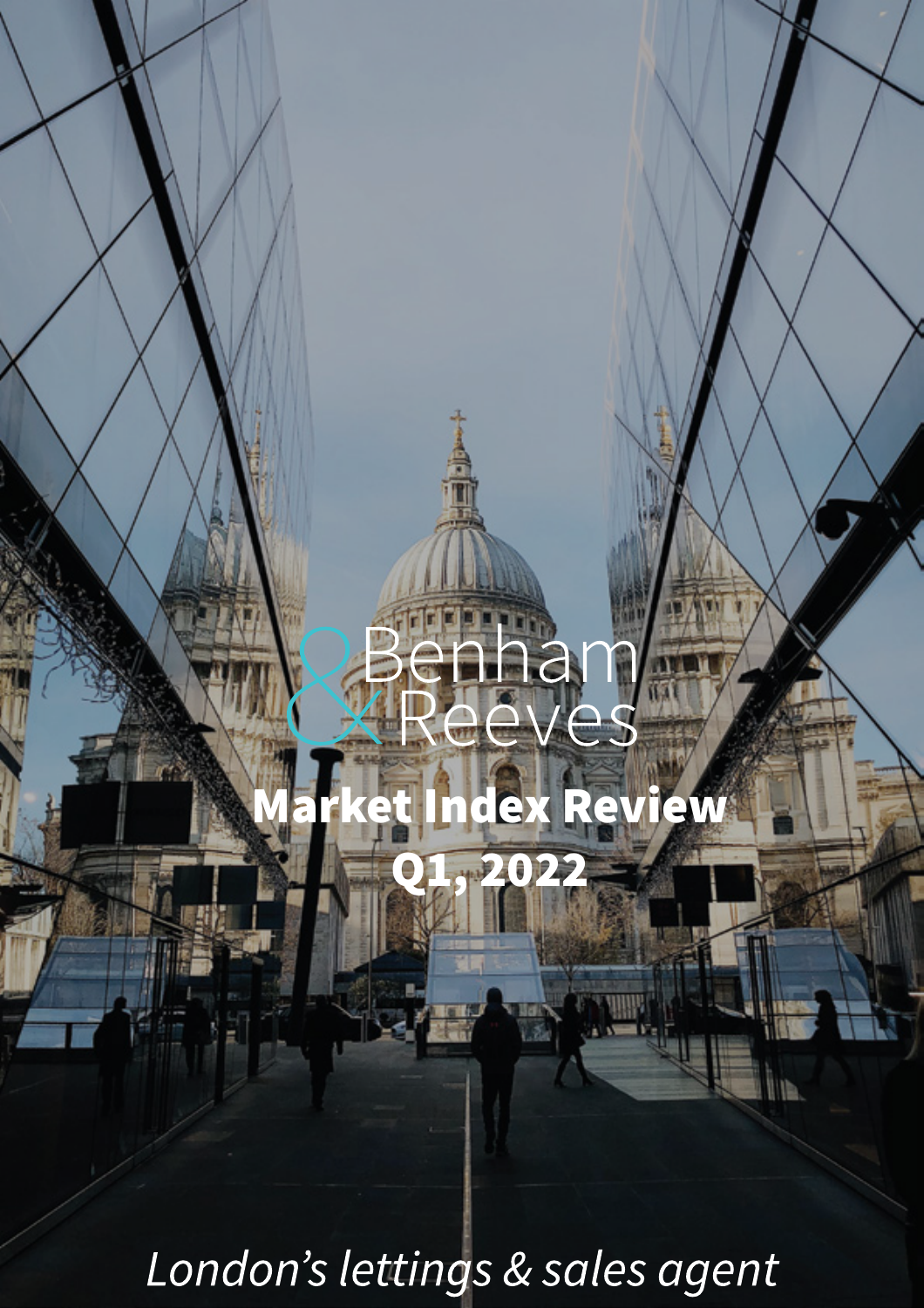## The Benham and Reeves Market Index Review, Q1, 2022

The Benham and Reeves Market Index Review is based on data from the top four existing indices. It looks at where the average house price sits overall when taking into account homebuyer house prices from Halifax and Nationwide, seller expectations via the Rightmove House Price Index, and sold prices from the UK House Price Index.

It also highlights how the gap has changed between buyers and seller expectation, as well as asking price and actual sales price, on a quarterly basis across London and the UK.





Based on a geometric mean of all four existing data sets, Benham and Reeves puts the current average UK house price at £296,406 for the first quarter of 2022, up 2.6% on the previous quarter and 10.4% annually. In London, the current average is £562,146 having climbed 1.8% quarter to quarter and 6.3% on Q1 of 2021.



### **Quarterly House Price Growth**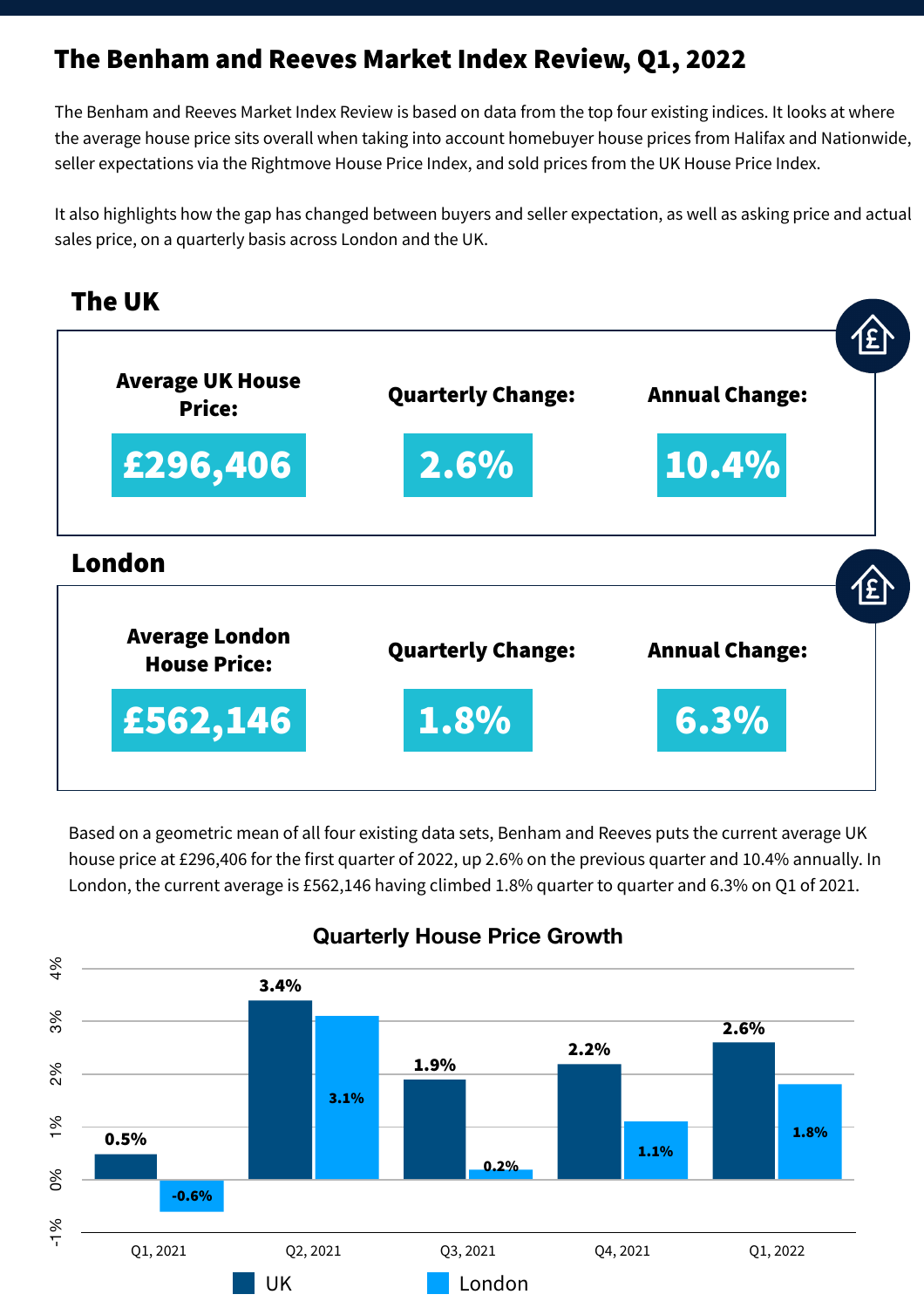## Mortgage Approval Price vs Asking Price

Despite a hat trick of base rate increases from the Bank of England during the final quarter of 2021 and the first of 2022, mortgage approved house prices via Nationwide and Halifax climbed by 2.7% on a quarterly basis. At the same time, the average asking prices also climbed for the fourth consecutive quarter, although at 1.7%, this rate of growth was more muted. This means that the gap between what buyers are prepared to pay (£269,769) and what sellers are hoping to secure (£348,129) has reduced to just 29%, the smallest gap recorded since Benham and Reeves began their house price index in 2018.



In London, the average mortgage approval price also increased by 2.2% on a quarterly basis, with asking prices up 1.3% on the previous quarter. This means that the capital's sellers remained less over expectant in London compared to the wider UK market, with the gap between the average mortgage approval price (£518,333)and the average asking price (£653,333) sitting at just 26%. However, as with the UK overall, this is the smallest gap between buyer and seller expectations recorded in the London market since the Benham and Reeves Index began in 2018.



#### Market Gap Between Mortgage Approval Price (Buyers) & Asking Price (Sellers)



**Director, Marc von**  $\frac{expect}{2018."}$ Grundherr

"Despite a string of interest rate hikes, UK homebuyers continue to make hay while the sun shines, with mortgage approved house prices climbing yet again in 2022.

While asking prices have also increased they haven't done so with the same gusto. As a result, this continued optimism from the nation's buyers means that the gap between what they are borrowing and the notoriously ambitious asking price expectations of UK sellers is now at its smallest since we began our records back in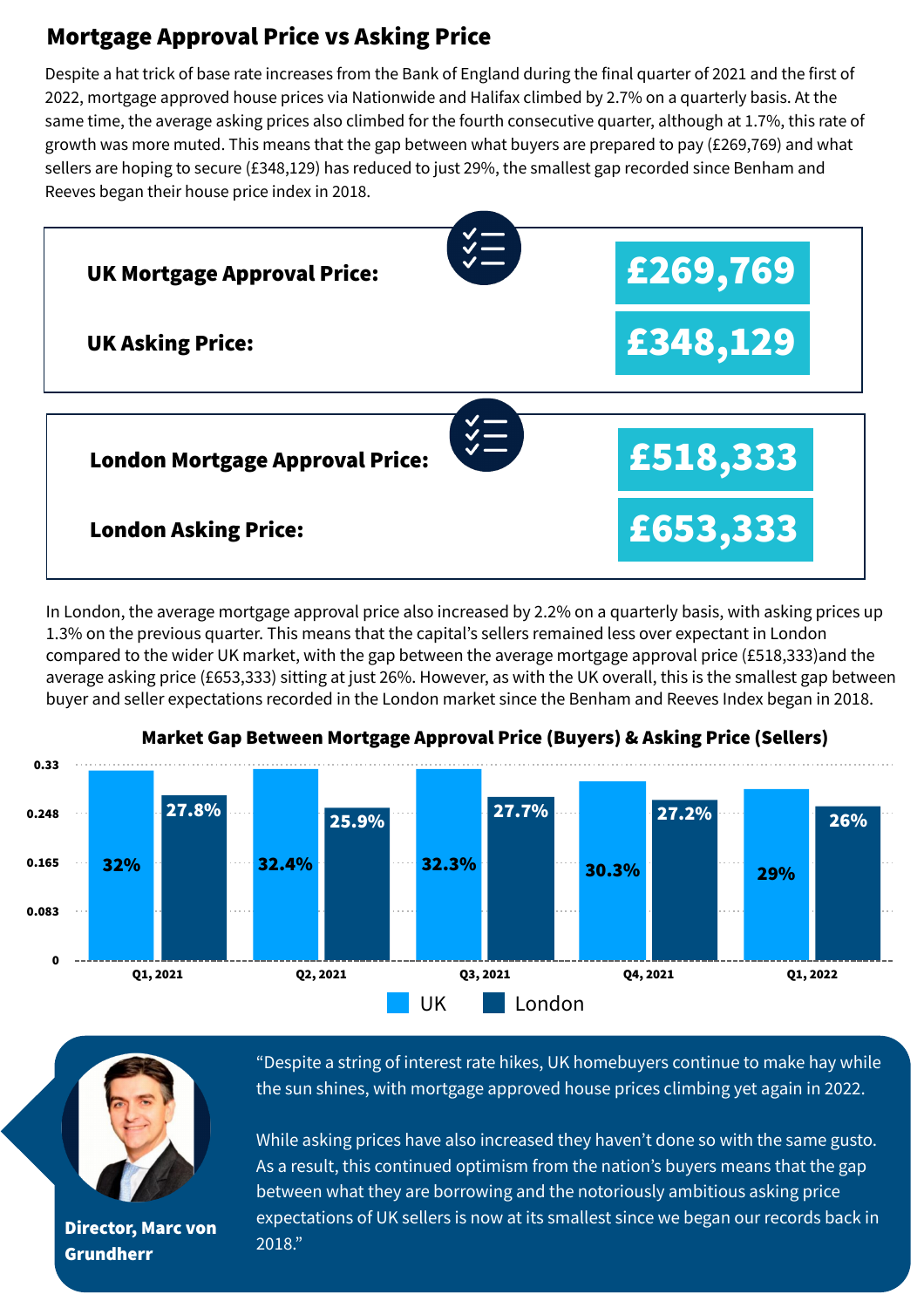## Asking Price vs Sold Price

During Q1 2022, the gap between the asking price expectations of UK homesellers and the price paid by the nation's buyers fell to its lowest on record. With the average buyer paying £277,287, homesellers were having to reduce their asking price (£348.129) by just -20.3% in order to secure a sale. This is undoubtedly due to the severe lack of stock available on the market causing many buyers to offer above and beyond what they may have otherwise, simply to secure themselves a property.

Across London, the gap between the average sold price (£524,570) and the average asking price (£653,333) fell to just -19.7% during the first quarter of 2022. This was also the smallest gap between seller expectation and buyer intent recorded by Benham and Reeves since 2018 bar just one. During the first quarter of 2021, this market gap had closed to 19.5%, the only time it has been smaller than it currently is.



Market Gap Between Asking Price (Sellers) & Sold Price (Buyer)





"While buyers continue to swamp the market at mass, the challenge facing them is a severe lack of available stock and this is having a notable influence on the market reality gap between asking prices and sold prices.

Sellers will always overprice when entering the market in order to leave a little room to do the dance during the negotiation stage. Although they continue to do so, they are finding that buyers are willing to come up that bit more than they previously have in order to secure a property.

**Director, Marc von** As a result, the gap between asking prices and sold prices is at its lowest on Grundherr record."